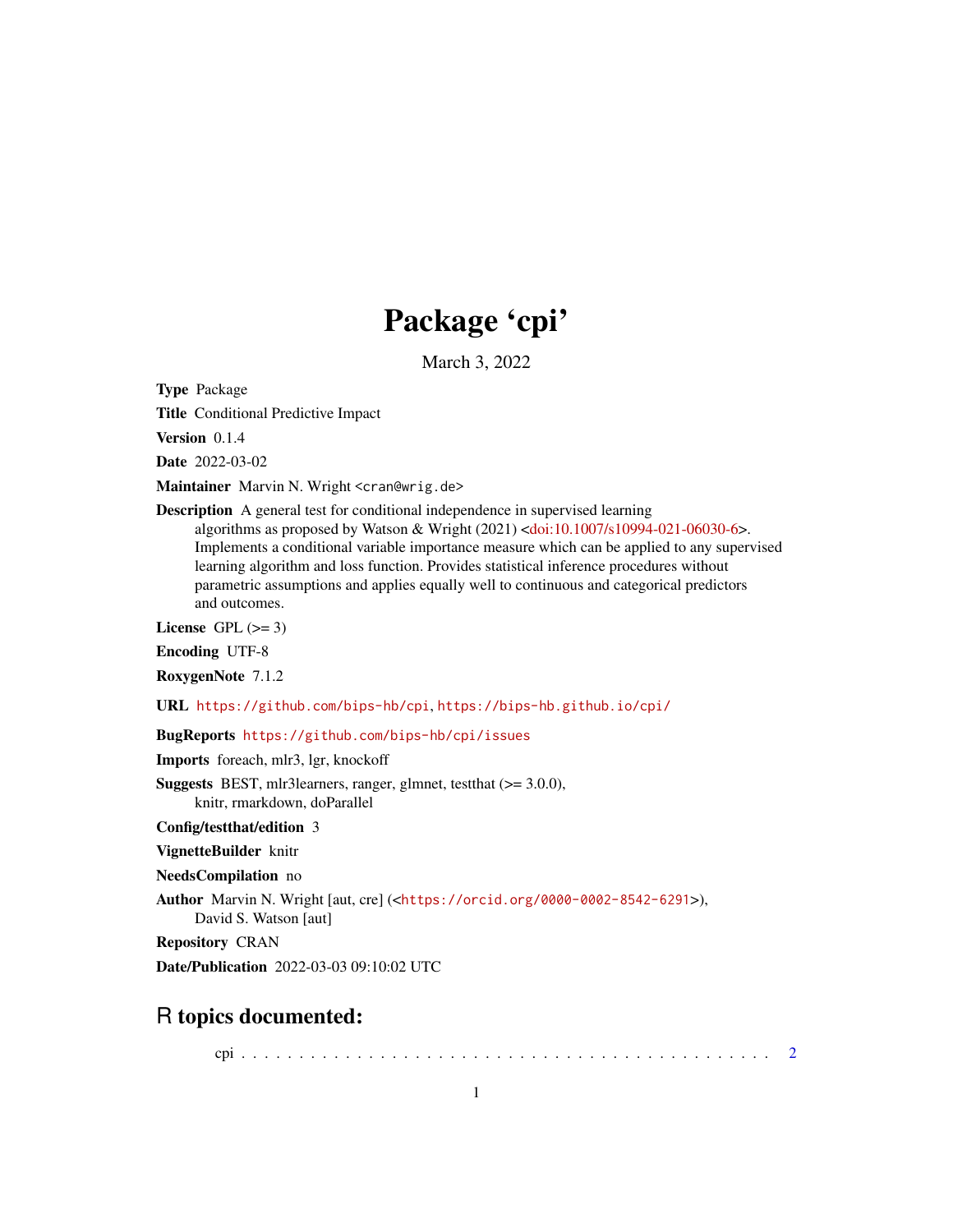#### Description

A general test for conditional independence in supervised learning algorithms. Implements a conditional variable importance measure which can be applied to any supervised learning algorithm and loss function. Provides statistical inference procedures without parametric assumptions and applies equally well to continuous and categorical predictors and outcomes.

#### Usage

```
cpi(
  task,
  learner,
  resampling = NULL,
  test_data = NULL,
  measure = NULL,
  test = "t",log = FALSE,
  B = 1999,alpha = 0.05,
  x_tilde = NULL,
  knockoff_fun = function(x) knockoff::create.second_order(as.matrix(x)),
  groups = NULL,verbose = FALSE
)
```
#### Arguments

| task       | The prediction ml r 3 task, see examples.                                                                                                                                                                                                  |
|------------|--------------------------------------------------------------------------------------------------------------------------------------------------------------------------------------------------------------------------------------------|
| learner    | The mlr3 learner used in CPI. If you pass a string, the learner will be created via<br>mlr3::lrn.                                                                                                                                          |
| resampling | Resampling strategy, mlr3 resampling object (e.g. rsmp("holdout")), "oob"<br>(out-of-bag) or "none" (in-sample loss).                                                                                                                      |
| test_data  | External validation data, use instead of resampling.                                                                                                                                                                                       |
| measure    | Performance measure (loss). Per default, use MSE ("regr. mse") for regression<br>and logloss ("classif.logloss") for classification.                                                                                                       |
| test       | Statistical test to perform, one of "t" (t-test, default), "wilcox" (Wilcoxon<br>signed-rank test), "binom" (binomial test), "fisher" (Fisher permutation test)<br>or "bayes" (Bayesian testing, computationally intensive!). See Details. |
| log        | Set to TRUE for multiplicative CPI ( $\lambda$ ), to FALSE (default) for additive CPI ( $\Delta$ ).                                                                                                                                        |
| B          | Number of permutations for Fisher permutation test.                                                                                                                                                                                        |
| alpha      | Significance level for confidence intervals.                                                                                                                                                                                               |

#### <span id="page-1-0"></span>**Index** [6](#page-5-0) **6**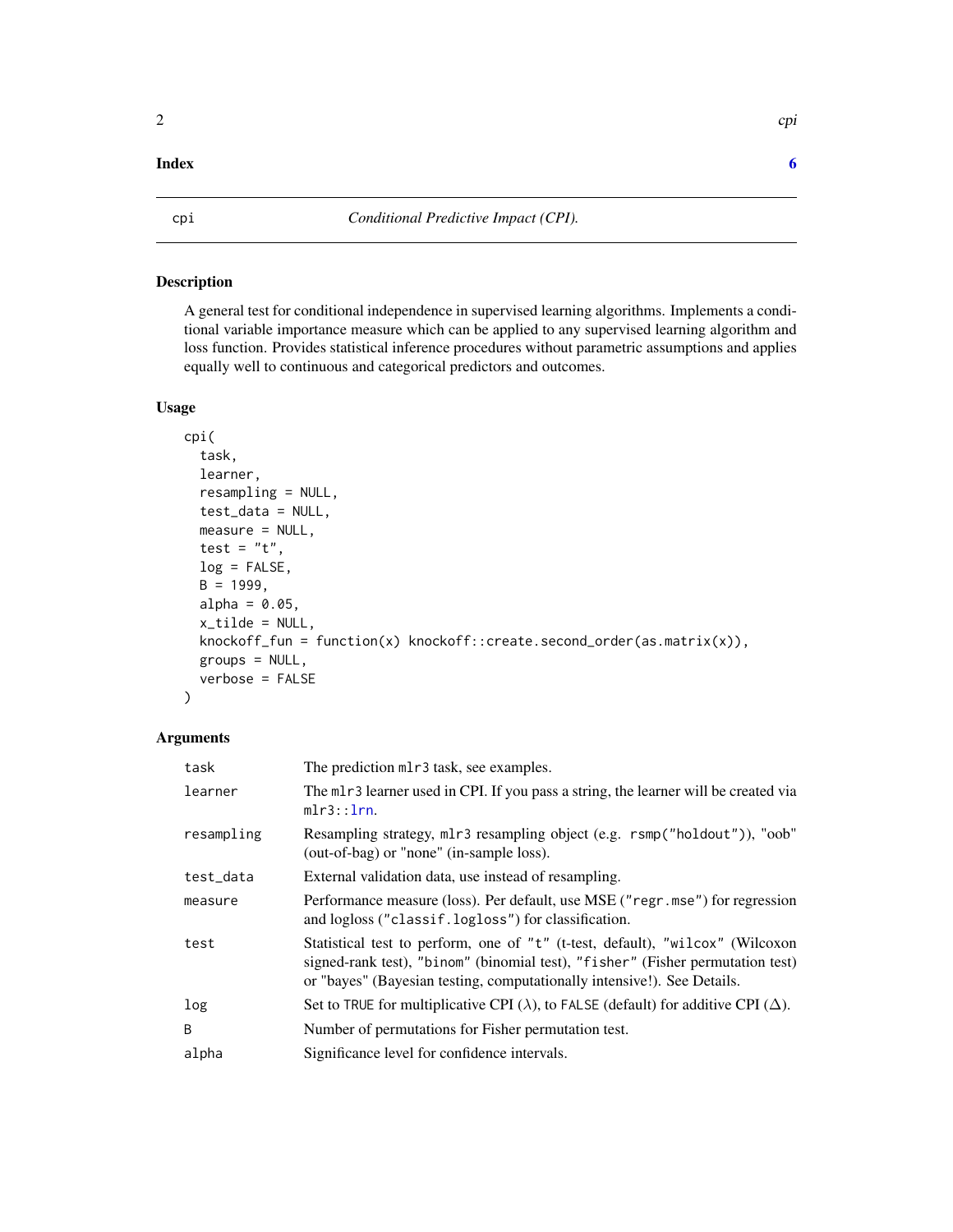<span id="page-2-0"></span>

| x_tilde      | Knockoff matrix or data.frame. If not given (the default), it will be created with<br>the function given in knockoff f |
|--------------|------------------------------------------------------------------------------------------------------------------------|
| knockoff_fun | Function to generate knockoffs. Default: knockoff::create.second_order<br>with matrix argument.                        |
| groups       | (Named) list with groups. Set to NULL (default) for no groups, i.e. compute CPI<br>for each feature. See examples.     |
| verbose      | Verbose output of resampling procedure.                                                                                |

#### Details

This function computes the conditional predictive impact (CPI) of one or several features on a given supervised learning task. This represents the mean error inflation when replacing a true variable with its knockoff. Large CPI values are evidence that the feature(s) in question have high *conditional variable importance*  $-$  *i.e.*, the fitted model relies on the feature(s) to predict the outcome, even after accounting for the signal from all remaining covariates.

We build on the ml r3 framework, which provides a unified interface for training models, specifying loss functions, and estimating generalization error. See the package documentation for more info.

Methods are implemented for frequentist and Bayesian inference. The default is test = "t", which is fast and powerful for most sample sizes. The Wilcoxon signed-rank test (test = "wilcox") may be more appropriate if the CPI distribution is skewed, while the binomial test (test = "binom") requires basically no assumptions but may have less power. For small sample sizes, we recommend permutation tests (test = "fisher") or Bayesian methods (test = "bayes"). In the latter case, default priors are assumed. See the BEST package for more info.

For parallel execution, register a backend, e.g. with doParallel::registerDoParallel().

#### Value

For test = "bayes" a list of BEST objects. In any other case, a data.frame with a row for each feature and columns:

|           | Variable/Group Variable/group name                                                                                                 |
|-----------|------------------------------------------------------------------------------------------------------------------------------------|
| CPI       | CPI value                                                                                                                          |
| <b>SE</b> | Standard error                                                                                                                     |
| test      | Testing method                                                                                                                     |
| statistic | Test statistic (only for t-test, Wilcoxon and binomial test)                                                                       |
| estimate  | Estimated mean (for t-test), median (for Wilcoxon test), or proportion of $\Delta$ -<br>values greater than 0 (for binomial test). |
| p.value   | p-value                                                                                                                            |
| ci.lo     | Lower limit of $(1 - \alpha) * 100\%$ confidence interval                                                                          |

Note that NA values are no error but a result of a CPI value of 0, i.e. no difference in model performance after replacing a feature with its knockoff.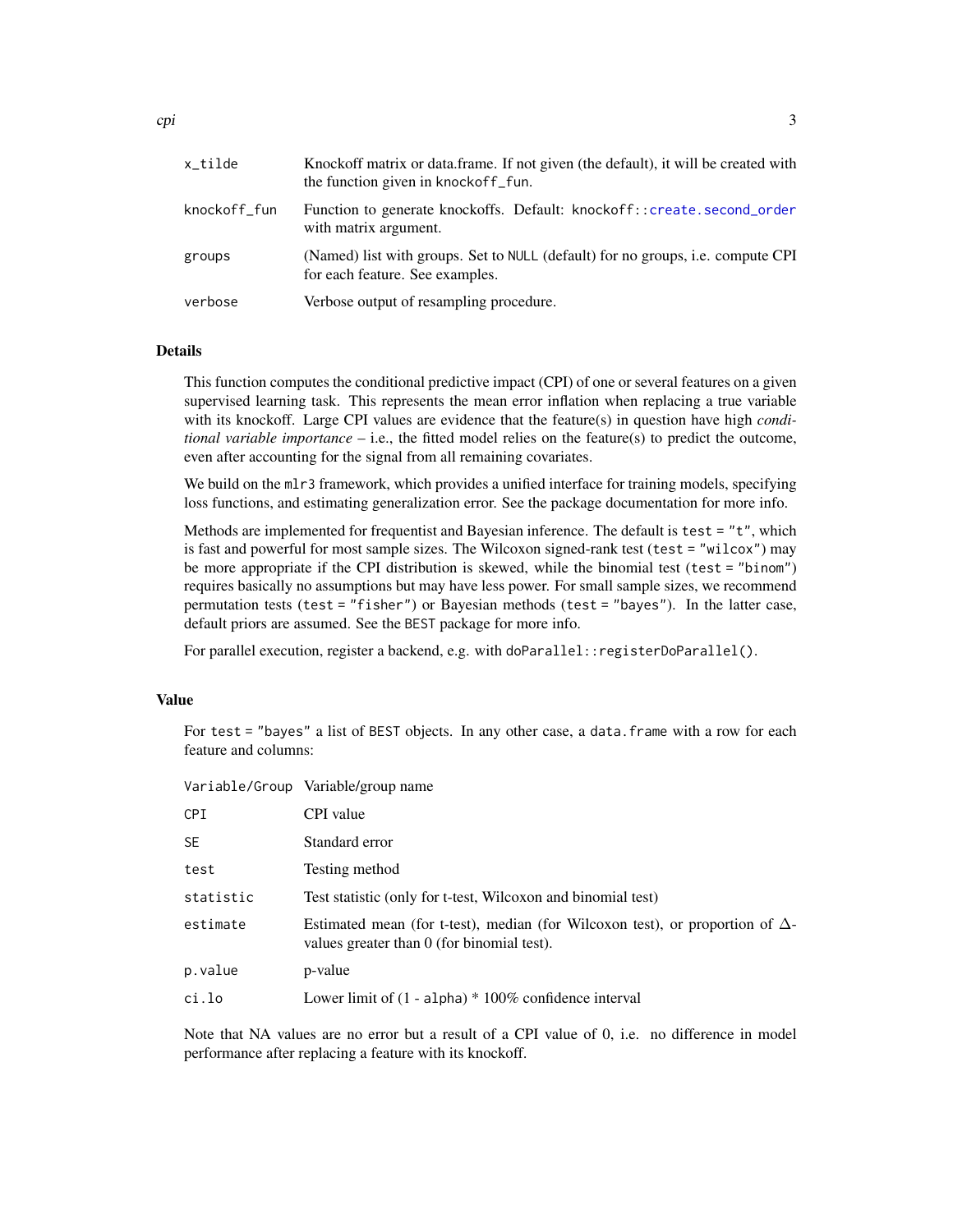#### References

Watson, D. & Wright, M. (2020). Testing conditional independence in supervised learning algorithms. *Machine Learning*, *110*(8): 2107-2129. doi: [10.1007/s10994021060306](https://doi.org/10.1007/s10994-021-06030-6)

Candès, E., Fan, Y., Janson, L, & Lv, J. (2018). Panning for gold: 'model-X' knockoffs for high dimensional controlled variable selection. *J. R. Statistc. Soc. B*, *80*(3): 551-577. doi: [10.1111/](https://doi.org/10.1111/rssb.12265) [rssb.12265](https://doi.org/10.1111/rssb.12265)

#### Examples

```
library(mlr3)
library(mlr3learners)
# Regression with linear model and holdout validation
cpi(task = tsk("mtcars"), learner = lrn("regr.lm"),
    resampling = rsmp("holdout"))
# Classification with logistic regression, log-loss and t-test
cpi(task = tsk("wine"),
    learner = lrn("classif.glmnet", predict_type = "prob", lambda = 0.1),
   resampling = rsmp("holdout"),
   measure = "classif.logloss", test = "t")
# Use your own data (and out-of-bag loss with random forest)
mytask <- as_task_classif(iris, target = "Species")
mylearner <- lrn("classif.ranger", predict_type = "prob", keep.inbag = TRUE)
cpi(task = mytask, learner = mylearner,
    resampling = "oob", measure = "classif.logloss")
# Group CPI
cpi(task = tsk("iris"),
    learner = lrn("classif.ranger", predict_type = "prob", num.trees = 10),
    resampling = rsmp("cv", folds = 3),groups = list(Sepal = 1:2, Petal = 3:4)## Not run:
# Bayesian testing
res \le cpi(task = tsk("iris"),
           learner = lrn("classif.glmnet", predict_type = "prob", lambda = 0.1),resampling = rsmp("holdout"),
          measure = "classif.logloss", test = "bayes")
plot(res$Petal.Length)
# Parallel execution
doParallel::registerDoParallel()
cpi(task = tsk("wine"),
    learner = lrn("classif.glmnet", predict_type = "prob", lambda = 0.1),
    resampling = rsmp("cv", folds = 5))# Use sequential knockoffs for categorical features
```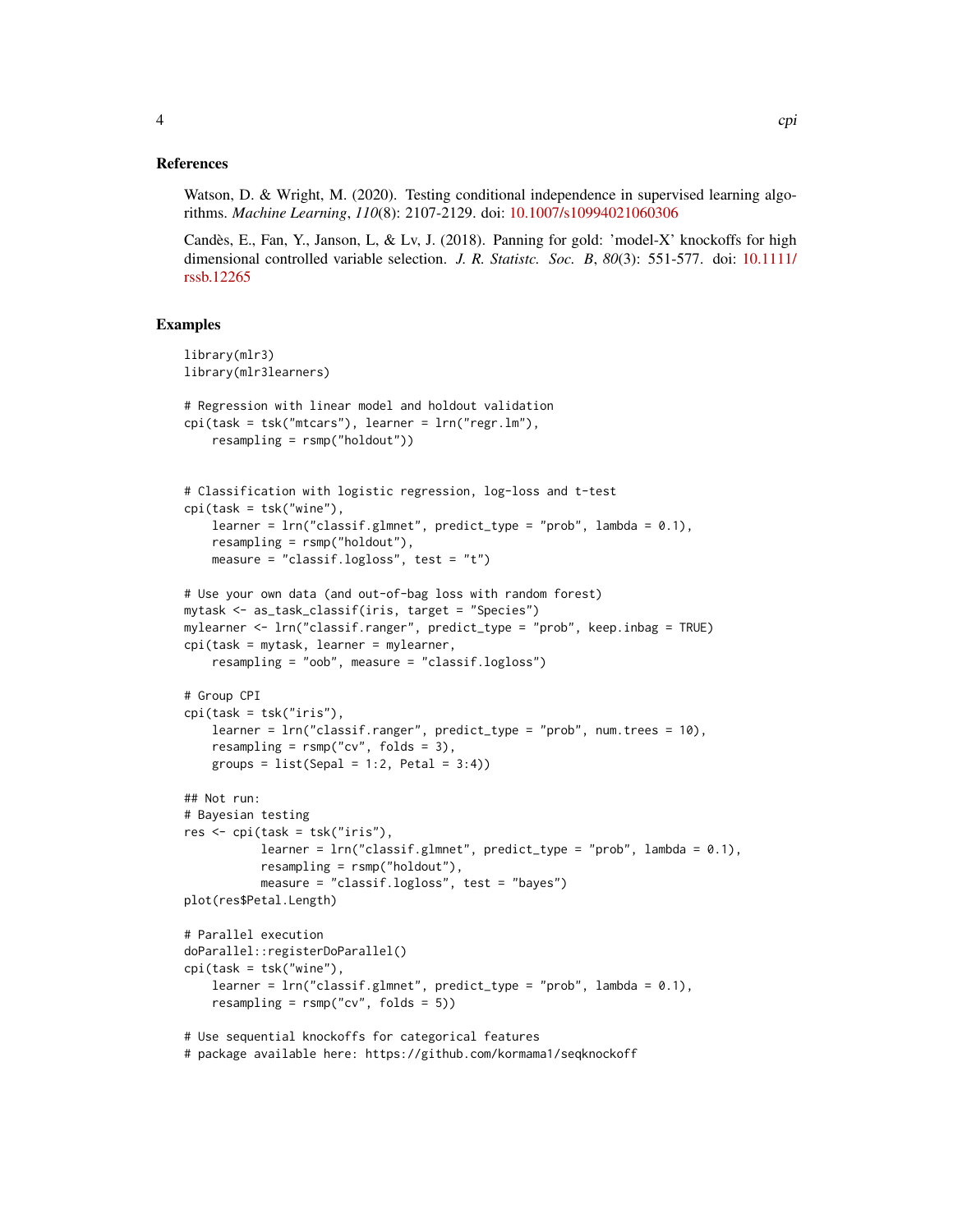```
mytask <- as_task_regr(iris, target = "Petal.Length")
```

```
cpi(task = mytask, learner = lrn("regr.ranger"),
    resampling = rsmp("holdout"),
    knockoff_fun = seqknockoff::knockoffs_seq)
```
## End(Not run)